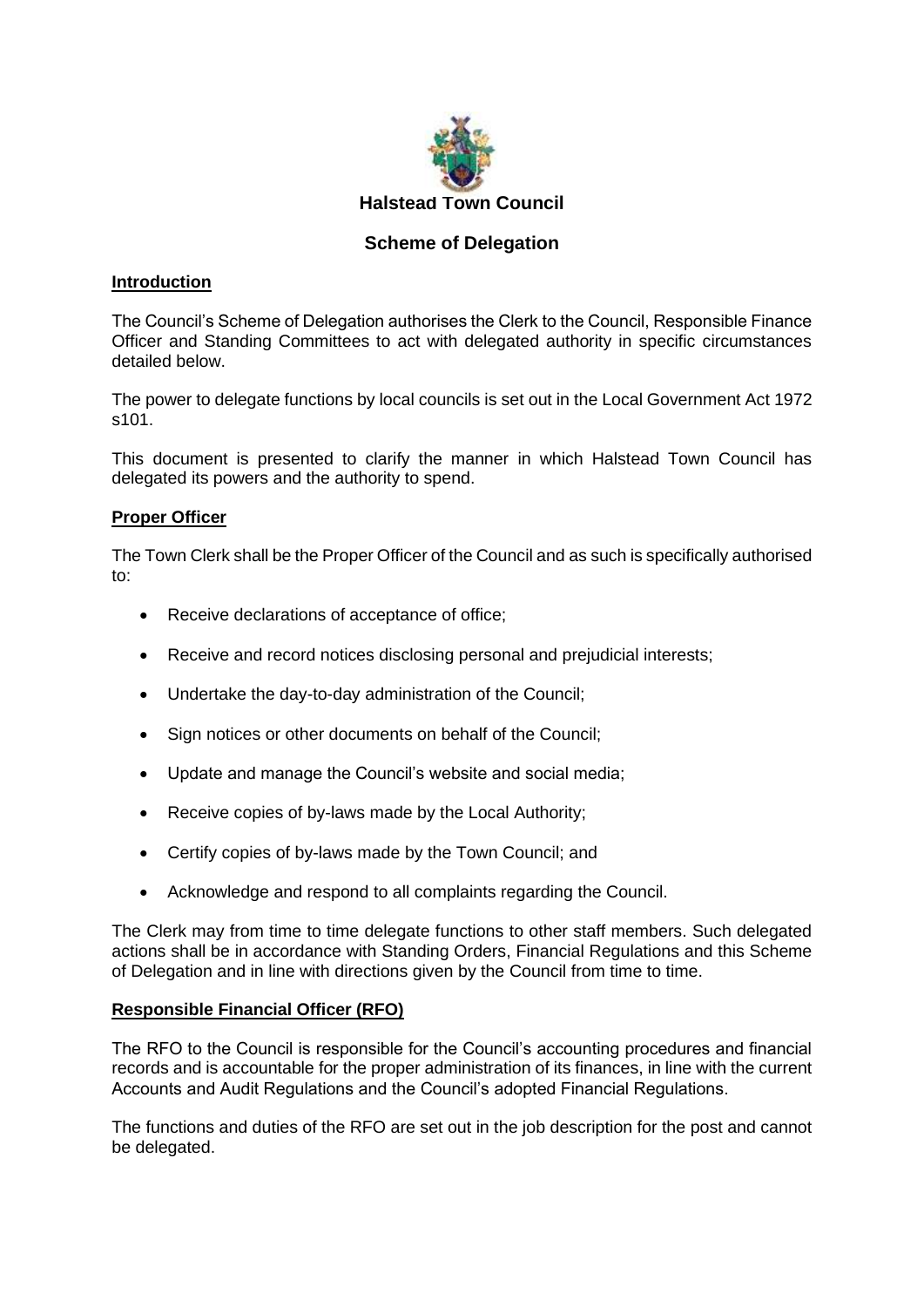# **Council**

The following matters are reserved to the Council for decision, notwithstanding that the appropriate committee(s) may make recommendations thereon for the Council's consideration.

- Setting the precept;
- Borrowing money;
- Making, amending or revoking standing orders, financial regulations or this scheme of delegation;
- Making, amending or revoking by-laws;
- Making of orders under any statutory powers;
- Matters of principle policy;
- Nomination and appointment of representatives of the Council to any other authority, organisation or body (excepting approved conferences or meetings);
- Any proposed new undertakings;
- Prosecution or defence in a court of law; and
- Nomination or appointment of representatives of the Council at any inquiry on matters affecting the Town Council, excluding those matters specific to a committee.

### **Finance**

The lead and deputy lead members for Finance shall review, consider and advise Full Council on financial matters. These are appointed annually at the Annual Town Council meeting

### **Planning**

The lead and deputy lead members for Planning shall review, consider and advise Full Council on planning matters. These are appointed annually at the Annual Town Council meeting

### **Staff Advisory Committee** appointed annually at the Annual Town Council meeting

#### **Terms of reference**

- **1.** Membership: 5 councillors, maintaining a political balance; if a committee member leaves a committee during the year, Full Council has the authority to appoint a substitute member to maintain balance on the committee.
- **2.** Composition: elected members of the council who are not members of the appeals committee
	- The Committee to elect its Chairman and Vice Chairman
- **3.** Attendees: Town clerk and those members elected
- 4. Quorum**:** 3 councillors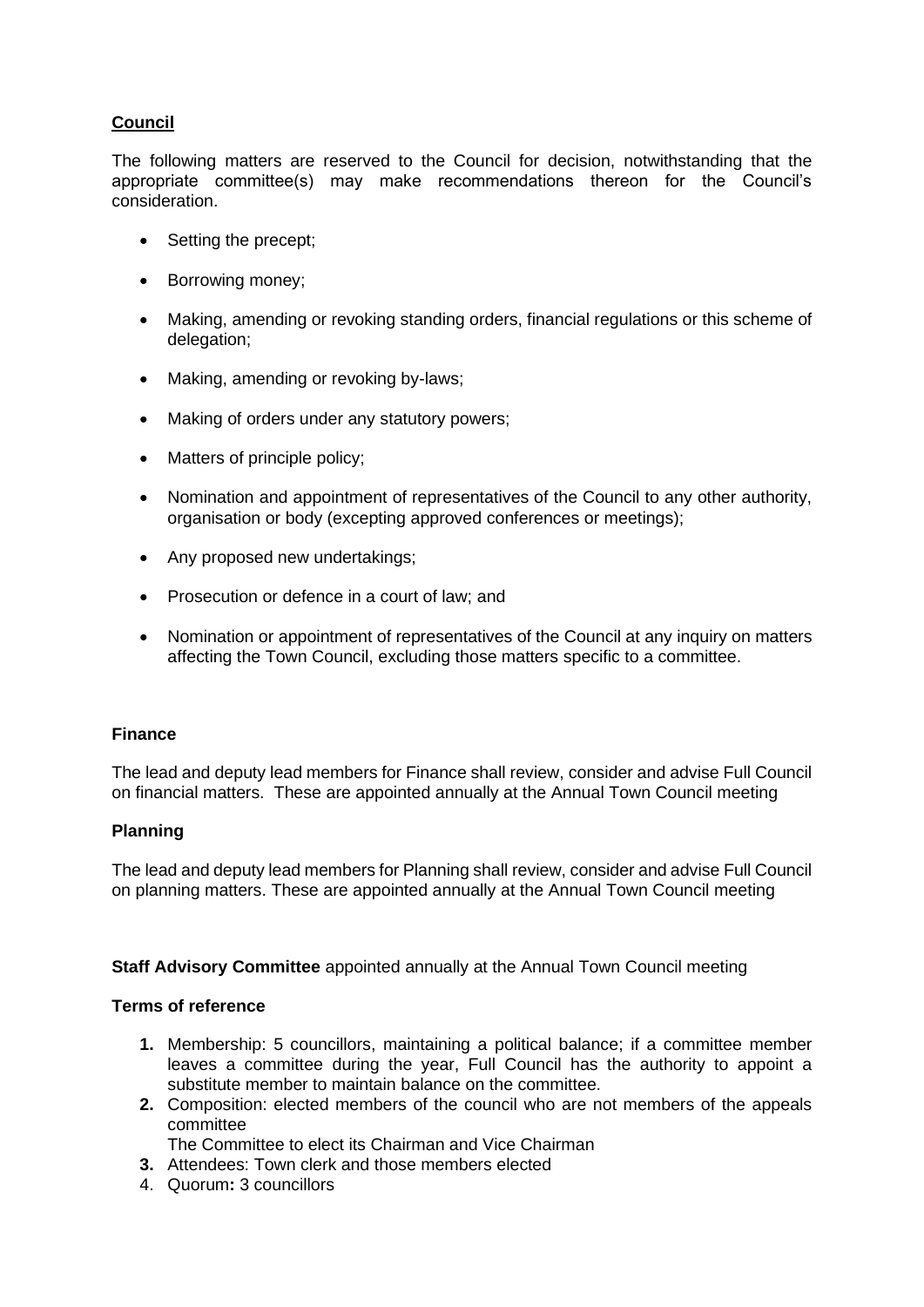- 5. Frequency of meetings: quarterly, but additional meetings may be called
- 6. Summary of purpose. The committee shall consider the following matters and make recommendations to Full Council:
- Initially explore staffing matters; and report to Full Council
- Fill vacancies and appoint staff as directed by Full Council
- Review contracts of employment, employment policies, job specifications and rates of pay to report back to Full Council
- Appoint a sub-committee to deal with grievances/disciplinary issues, and carry out the annual appraisal of the Clerk as directed by Full Council
- manage training and the training budget, and report to Full Council
- be aware of sources of expert advice on employment matters and ensuring that the council uses such sources when there is any doubt about good employment practice, and report to Full Council
- manage any issues referred to the committee by the Full Council

## **Appeals Committee (to be appointed to deal with a particular issue)**

### **Terms of Reference**

- **1.** Membership: 3 councillors, maintaining a political balance
- **2.** Composition: elected members of the council who are not members of the SAC The Committee to elect its Chairman and Vice Chairman
- **3.** Attendees: Town clerk and those members elected
- 4. Quorum**:** 3 councillors
- 5. Frequency of meetings: to be appointed to deal with a particular issue
- 6. Summary of purpose. The committee shall consider the following matters and make recommendations to Full Council:
	- To review and consider appeals following grievance and disciplinary procedures

# **Events working group appointed every 4 years after the elections**

### **Terms of reference**

- 1. Membership : 5 councillors maintaining a political balance
- 2. Composition: elected members of the council
- 3. The Committee to elect its Chairman and Vicechairman
- **4.** Attendees: Town clerk and those members elected
- 5. Quorum : 3 councillors
- 6. Frequency of meetings : as required to organise events
- 7. Summary of purpose: The Events working group shall consider and advise on the following matters and report back to Full Council:
- The nature and detail of all events to be put on by the Council for the residents of **Halstead**

### **Town Centre working group appointed every 4 years after the elections(if needed)**

### **Terms of reference**

1. Membership : 5 councillors maintaining a political balance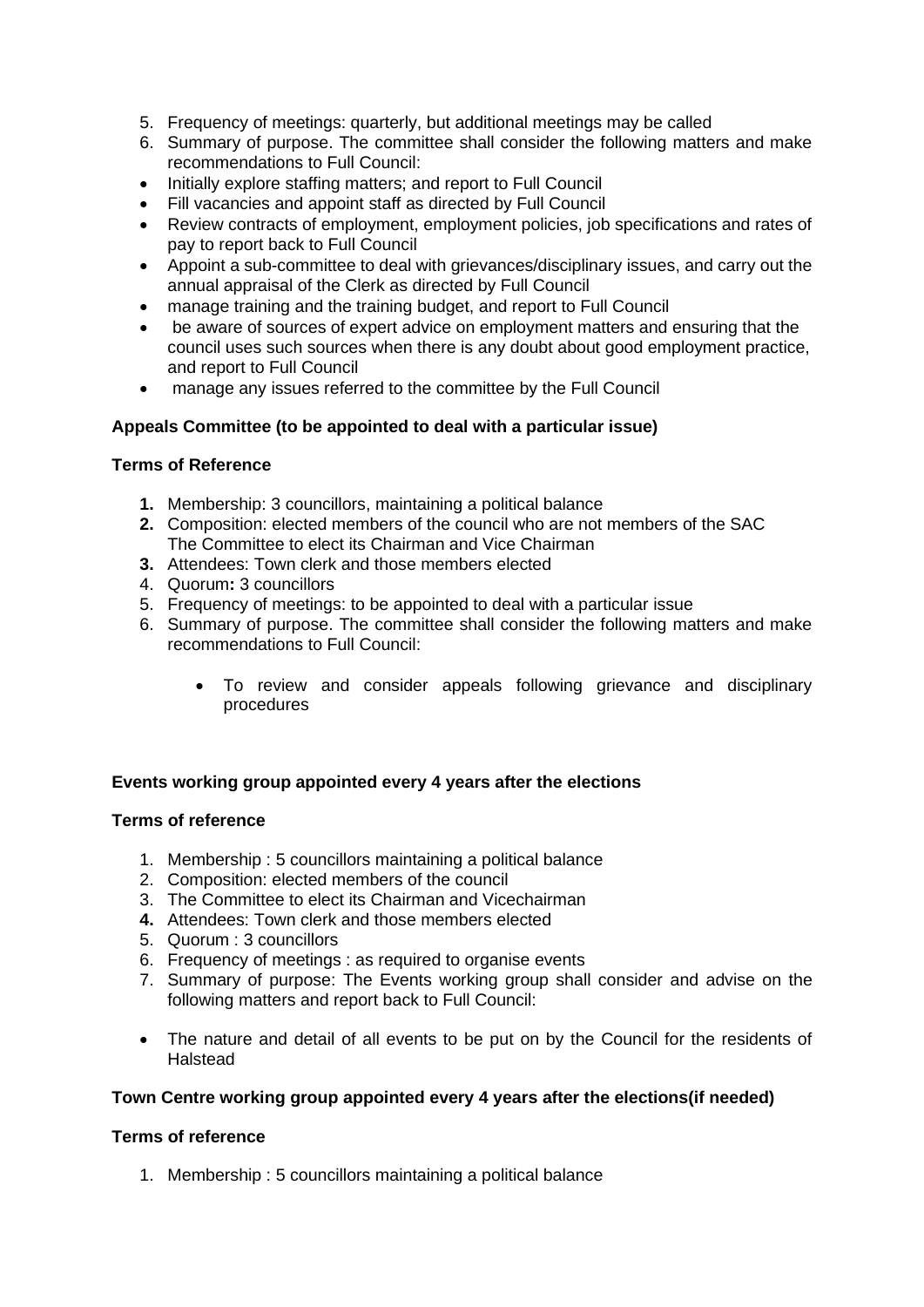- 2. Composition: elected members of the council The Committee to elect its Chairman and Vicechairman
- **3.** Attendees: Town clerk and those members elected
- 4. Quorum : 3 councillors
- 5. Frequency of meetings : as required
- 6. Summary of purpose: The Town Centre working group shall consider and advise on the following matters and report back to Full Council:
	- to monitor and advise on the BDC Public Realm Improvement project planned for the town centre
	- to involve local stakeholders in the project

### **Community Centre working group - appointed every 4 years after the elections**

### **Terms of reference**

- 1. Membership : 5 councillors maintaining a political balance
- 2. Composition: elected members of the council The working group to elect its Chairman and Vice Chairman Two members to be elected as the HTC representatives on H4C
- **3.** Attendees: Town clerk and those members elected
- 4. Quorum : 3 councillors
- 5. Frequency of meetings : as required
- 6. Summary of purpose: The Community Centre working group shall consider and advise on the following matters and report back to Full Council:
- The use of the land donated to the Community Centre Trust for the establishment of a new Community Centre

### **Halstead in Bloom Partnership - appointed every 4 years after the elections**

### **Terms of reference**

- 1. Membership for partnership meetings of HiB : Town Clerk and 2 HTC councillors
- 2. Composition: members of HiB, representatives and officers of participating councils, BDC and ECC
- 3. Frequency of meetings : every 2 months as decided by HiB
- 4. Summary of purpose : to work in collaboration in keeping Halstead Town looking clean, tidy and well maintained, to provide attractive and clean streets, neighbourhoods and open spaces that enhance the wellbeing and quality of life for all its residents and visitors to the town.

Agendas and reports for discussion for all committees and groups and Minutes should be shared with all councillors

### **Appointments to outside bodies - appointed every 4 years after the elections**

#### **Halstead Town Council makes appointments to outside bodies to assist those organisations**

- 1. Travel Aid for parents of sick children (TAPS) 2 councillors
- 2. Halstead Needy Sick & Edith Rachel Sudbury Fund 2 councillors